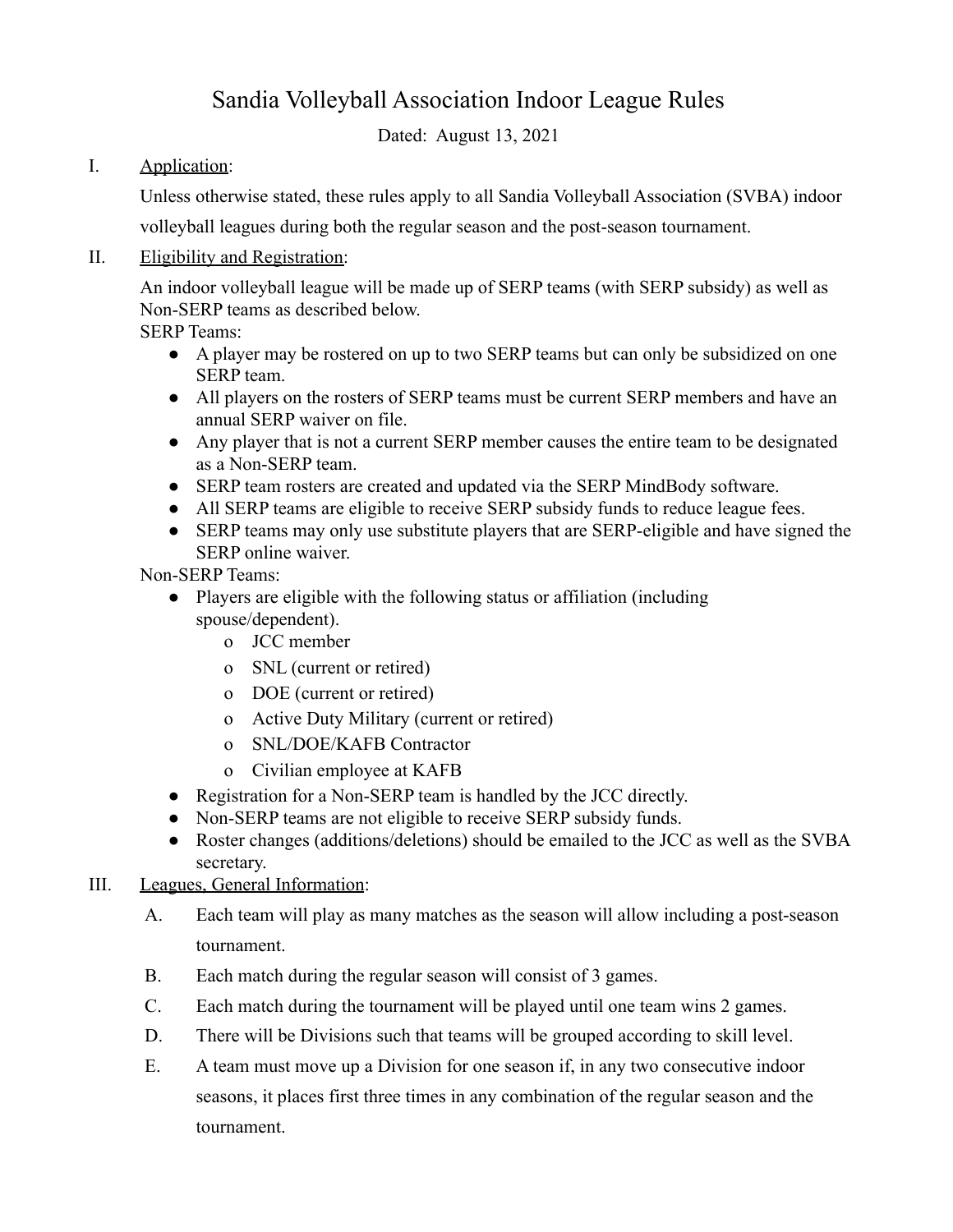- F. Exceptions:
	- i. A team may petition not to move up if:
		- a) Substantial changes have been made to the roster(s) of the winning team(s) and
		- b) The proposed team is clearly appropriate for the Division the team is requesting.

The written request and team roster must be submitted to the SVBA Board at least one week prior to the sign-up deadline. If the request is approved, subsequent roster additions must also be approved by the SVBA Board. *Note: If a team is approved to not move up, the move-up criteria remains applicable, i.e. Division and tournament championships from the previous season still count toward move-up criteria. A team does not need to move up or petition to stay in the same Division if there are three or fewer players from any of the three championship teams on the roster. A team not playing a season will be considered equivalent to the team having moved up for the season.*

- ii. At the discretion of the SVBA Board, a team may be allowed to remain in its Division even after winning three times in two consecutive indoor seasons. However, the team will be ineligible for regular season prizes. The team will not be allowed to play in the post-season tournament for their Division, but may elect to play in the tournament for the next-higher Division. The written request and team roster must be submitted to the SVBA Board at least one week prior to the sign-up deadline. If the request is approved, subsequent roster additions must also be approved by the SVBA Board.
- G. Advanced Division teams will be formed by one of the following methods, as determined by the SVBA Board prior to the start of the season:
	- i. Individual teams formed with their own rosters.
	- ii. Teams formed by the SVBA Board using a lottery or draft system.
- H. For all other Divisions, teams must form their own rosters.
- I. Divisions are defined with the following Levels and Playing Guidance. Teams and players should match their team composition and playing levels to match Division descriptions.
	- i. **Advanced** Players perform volleyball skills with consistently accurate/effective results. High degree of team consistency. Desire highest level of competition.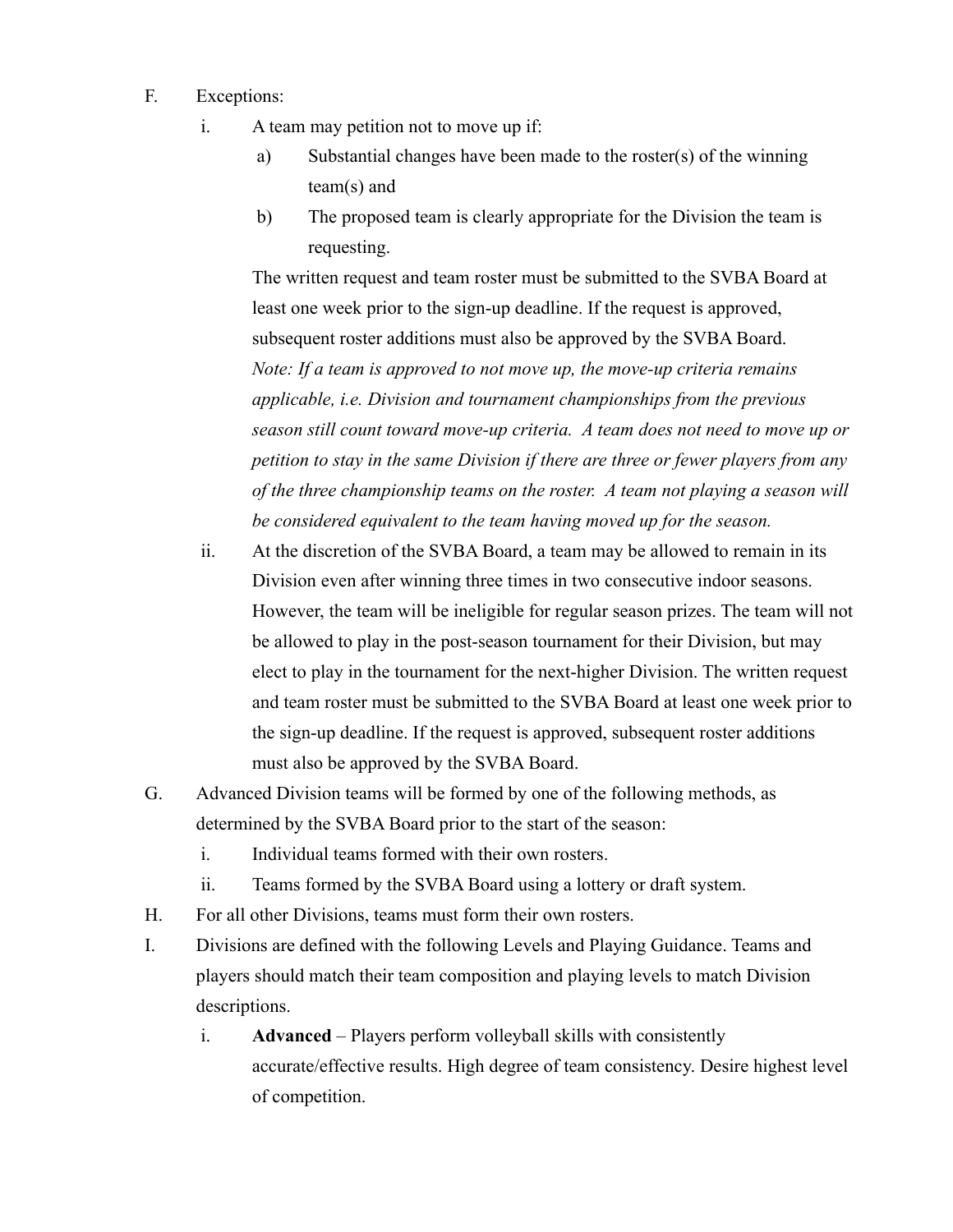- ii. **Upper Intermediate** Players possess sound volleyball skills, but are still developing the consistency and/or quality of results typical of the Advanced Division play. Moderate level of team consistency. Desire good competition in a competitive environment.
- iii. **Middle Intermediate** Moderately competitive atmosphere. Players consistently perform basic volleyball skills with good results.
- iv. **Lower Intermediate** Recreational atmosphere. Players can perform basic volleyball skills, but are still developing the ability to produce good results.
- v. **Recreational** Recreational atmosphere, entry level volleyball skills.
- IV. Postponements and Reschedules:
	- A. Matches will not be rescheduled at the request of the teams.
	- B. Any match postponed by the SVBA Board will be rescheduled, if possible.
	- C. If a match that has already started needs to be rescheduled, it will start from where it was stopped.
- V. Forfeits:
	- A. Teams must have at least 4 players at the published start time, otherwise a forfeit will be declared for the first game. However, if the prior match ends with less than 5 minutes remaining prior to the next match, or if it ends late, forfeit time is 5 minutes after the end of the prior match. If the team still does not have at least 4 players after another 15 minutes, the entire match (all three games) is forfeited.
	- B. If a team forfeits 2 or more matches during any one regular season, they will be considered for being dropped from the league for the remainder of that season, without reimbursement.
- VI. Protests:

Player eligibility and misinterpretation of a playing rule will be the only protests allowed. Player eligibility protests may be brought up at any time prior to the end of the season to the Division Representative. All other protests must be brought to the attention of the referees at the time of the match, with a written note included on the score sheet; the Division Representative should also be notified as soon as is practical.

- VII. Rosters:
	- A. Rosters are mandatory for all SERP and Non-SERP teams. All SERP team rosters must be submitted to the SERP office prior to the first regular season game. Any changes to SERP team rosters must also be submitted to the SERP office using the roster ADDITION/DELETE form via email. All SERP team captains must assure that all players have current liability waivers on file at the SERP office. All SERP and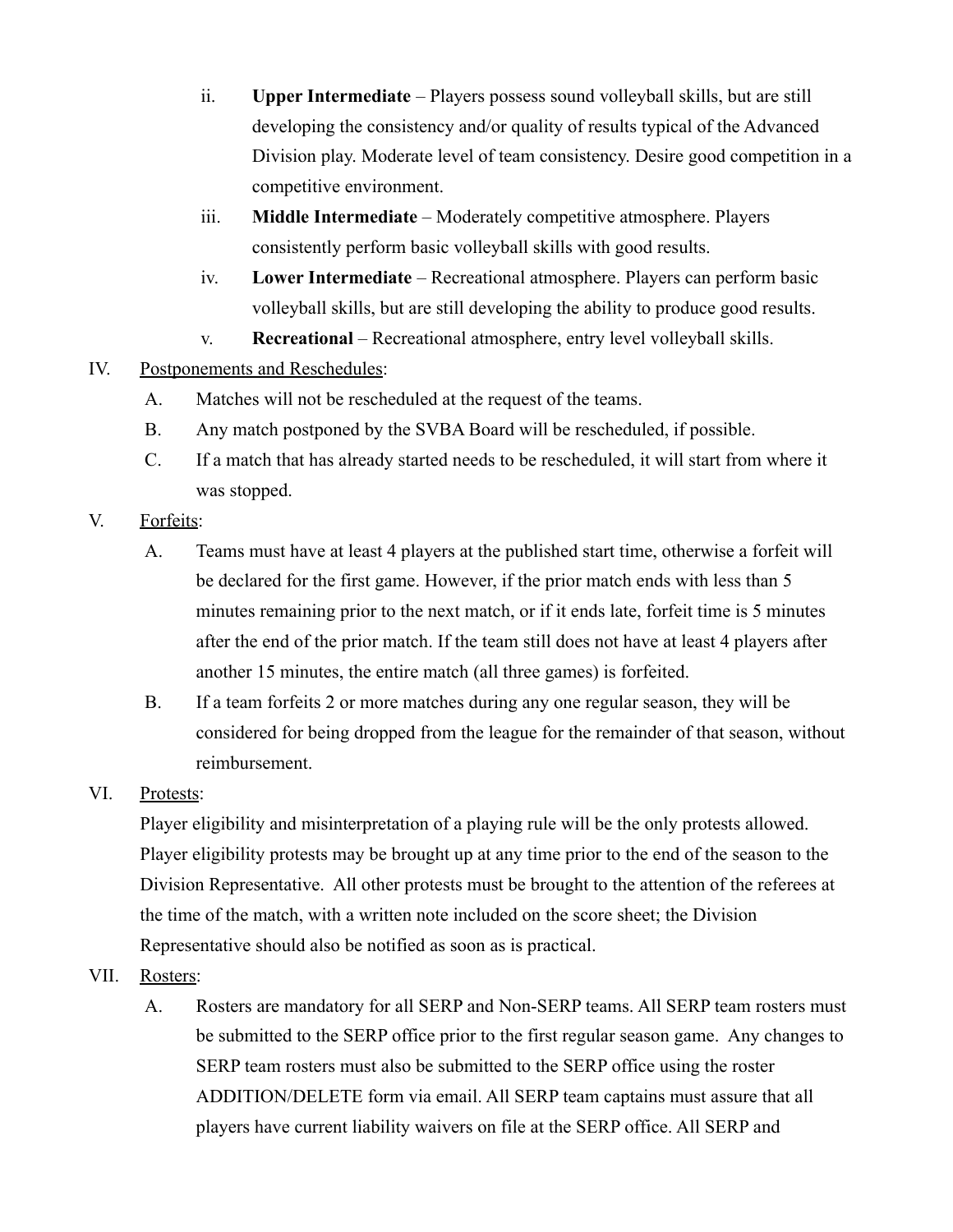Non-SERP team captains must assure that all players have JCC liability forms on file at the JCC. These liability forms will be available with the referee or in the JCC office and may be filled out immediately prior to play. Any roster additions must be provided to the SERP office prior to the next match the player participates in. Players added to a roster immediately prior to a match must play as a substitute for the match.

- B. All players must be on the team roster prior to participating, with the exception of substitutes (see rule VIII below). Players may not be on more than one roster within each Division.
- C. In the case of roster protests, a picture ID must be shown to the referee upon request. If an ID is not provided, the player will be assumed illegal and not allowed to play.
- D. The last day players may be added to the roster is two weeks prior to the final night of regular season league play (i.e., all divisions have the same deadline).
- E. Players can only be added to SVBA-formed Advanced Division teams (i.e. draft/lottery teams) by the SVBA Board.

#### VIII. Non-Roster Player Substitutions:

Substitutes must be on a roster within the Division that is playing, or on the roster of a Division below it. (For example, a Lower Intermediate Division team may use substitutes from Recreational Division or other Lower Intermediate Division teams.) For players who are on rosters in more than one Division, a lower Division team may have no more than one substitute at a time that is on an upper Division roster. (For example, an Upper Intermediate Division team may use up to one substitute who is on both an Advanced Division and an Upper Intermediate Division roster.) Substitutes must stop playing when regular team members can replace them.

- A. Team captains must declare to the opposing captain and referee prior to commencement of a game that they will have substitute players. Failure to do so may result in forfeiture of that match. Further action may also be warranted as determined by the SVBA Board.
- B. Regular Season All teams with their own rosters:
	- i. A team must have a minimum of 4 players to play and may pick up as many as 2 players to get 4 players. Permission is not needed from the opposing captain.
	- ii. If a team has 4 or more players, that team must have the approval of the opposing team's captain before allowing subs up to 5 or 6 players. This approval is irrevocable for the duration of the match.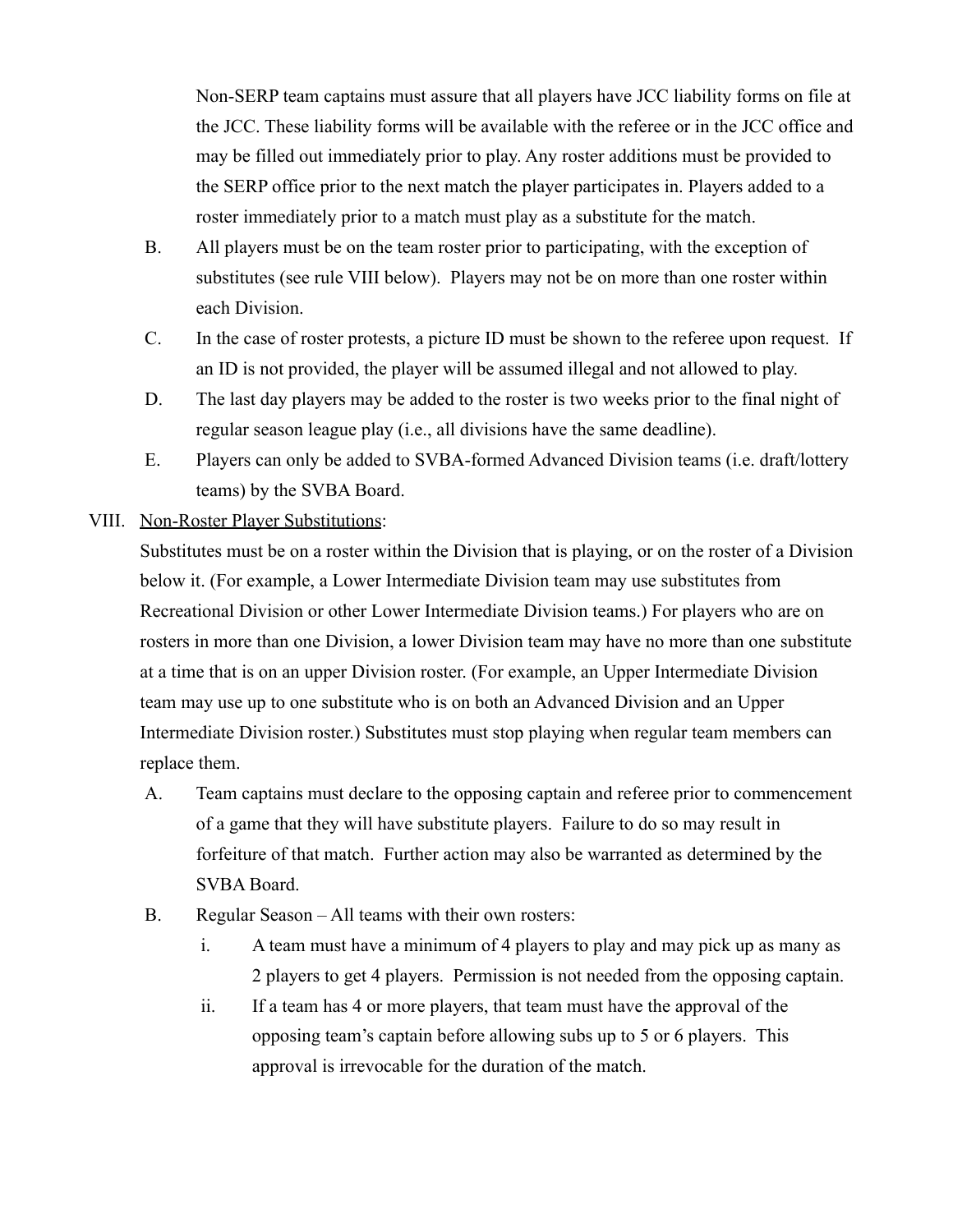- iii. If an injury brings a team below the agreed upon number of players, a non-roster player may reenter the game or the opposing captain may approve other subs.
- C. Regular Season Advanced Division teams formed by the SVBA Board (draft/lottery):
	- i. Any player that is signed up for any SVBA league or clinic may be used as a substitute to bring the number of players up to 6.
	- ii. These teams may use players from other Advanced Division teams.
- D. Tournament All Divisions: A team will be allowed only one substitution in order to get the team up to four players, and none are allowed if the team already has four or more players.

## IX. Rules:

## The current USA Volleyball Rules

([https://volleyballreftraining.com/rules\\_interpretations\\_indoor.php](https://volleyballreftraining.com/rules_interpretations_indoor.php)) will be used in addition to these bylaws with the following exceptions (in case of conflict, the Bylaws take precedence over USA Volleyball rules):

- A. All players will be dressed appropriately. Only athletic attire is allowed. It is forbidden to wear hats, jewelry, or street clothing. An exception will be made for flat band rings or if items are taped in a manner as to not create a safety hazard.
- B. Only non-marking basketball, volleyball, cross trainer, or tennis shoes will be permitted.
- C. A team must have a minimum of 4 players on the court and no more than 6 for both the regular season and the post-season tournament.
- D. A coin flip will be used at the beginning of the match to determine choice of side, serve, or receive (per USAV rules). The coin flip will be repeated before the beginning of the  $3<sup>rd</sup>$  game only if each team has won a game and the match is tied at 1-1.
- E. All games will be rally point scoring.
- F. Each regular-season match will start on time or 5 minutes after the previous match if it ended late, and will consist of the following:
	- i. There will be a 55-minute time limit on each match. If the time limit is reached during a game, the team that is ahead at the time will win the game. If there is a tie when the time limit is reached, one additional point will be played to determine the winner.
	- ii. Three games to 25 points with a 2-point margin and a 28-point cap.
	- iii. If there is a forfeit or if match ends sooner than expected, teams may use the court until five minutes before the next scheduled match.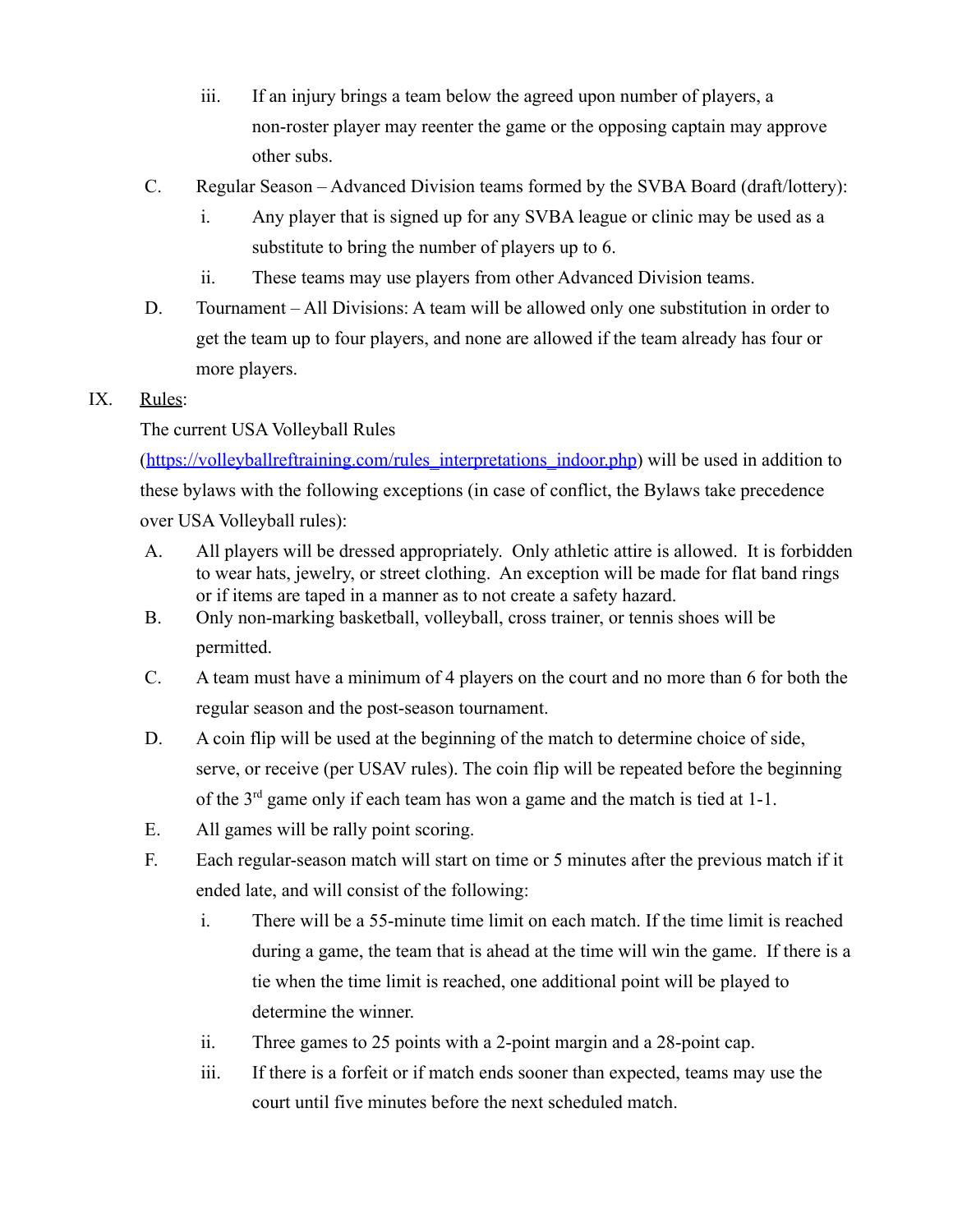- G. Tournament matches will be played until one team wins 2 games. Each match will consist of the following:
	- i. There will be no time limit on each match.
	- ii. Two games to 25 points with a 2-point margin, capped at 28. If necessary, a third game to 15 points with a 2-point margin and no cap.
	- iii. There will be up to two 30-second time outs per game per team
- H. If the ball hits anything above the court (ceiling, rafters, wires, etc.) it is still in play if it remains on the team's side where the last contact was made and can be legally played. The other team is awarded a point if the ball crosses to their side after contacting anything above the court.
- I. "Mercy" Rule: For Recreational Division only, no more than 10 consecutive serves will be allowed for any one player. After the 10th point is won on service, a side out will be awarded to the opposing team (with no point awarded to the team siding out).
- J. Substitutions:
	- i. Teams may substitute players in one of three ways:
		- a) Rotational Substitution: Players may enter the game in designated positions on the court as a team is rotating, and must maintain their relative positions with other players. The captain must designate the locations (up to two) of the substitutions prior to the start of each game (examples: the serving position and/or left front position).
		- b) Modified Rotational Substitution: Substitution is done as is (a) above, but up to two designated setters are exempted from "rotating out" of the game.
		- c) Player-for-Player Substitution: A player in the starting line-up may leave the game and re-enter, but only in the previous position in the line-up rotation that s/he first entered. A player that substitutes for another player may exit and re-enter the game, but only in the same position in the line-up rotation. [In common practice, this means that two players can come in and out of the game, substituting for each other at any position on the court.] Additionally, libero substitution is allowed: The libero must be identified to the referee and the opposing captain prior the beginning the match; the libero is restricted to performing as a back-row player; the libero may not serve, block, or attempt to block; in most cases the libero may not hand set a ball from in front of the 10-ft line if it results in an attack-hit by a teammate; the libero is allowed to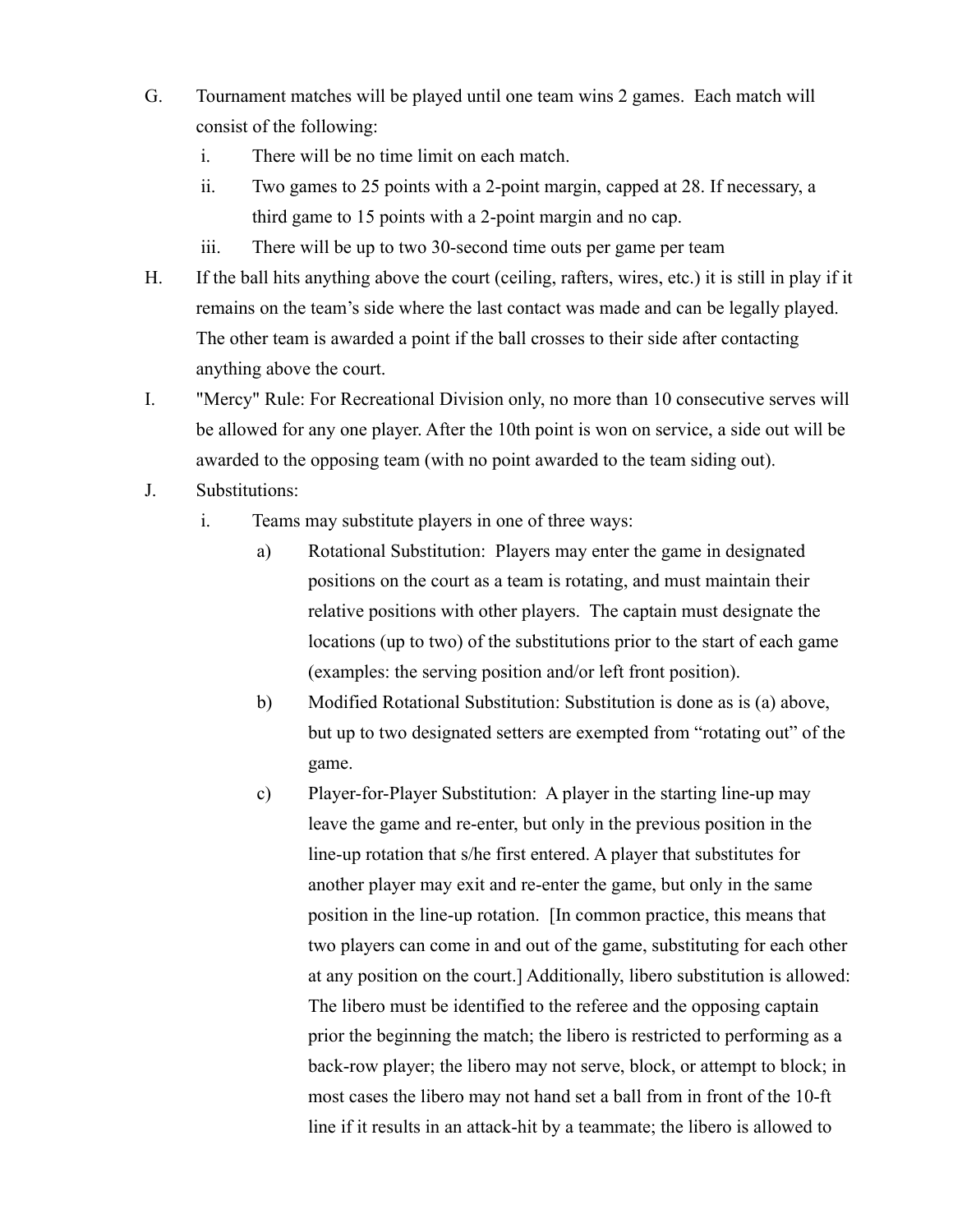replace any player in a back-row position; and the libero can be replaced only by the player whom s/he replaced. For more details and a more complete discussion on the libero position, see the USAV rulebook.

- ii. Team captains must declare the substitution style to the referees prior to the start of each game.
- iii. Substitution of one or more players is permitted at the same time.
- iv. There is no limit to the number of substitutions during a game.
- K. Fielding Players Appropriate to the Division
	- i. A team may not field more than four higher Division players, including substitutes, at the same time. A higher Division player shall be defined as someone who has participated in a majority of matches (e.g., five or more matches during a ten-match season) for a team in a higher Division during two of the past three seasons.
	- ii. If a team fields any player whose skill level is consistent with a higher Division and that player allows the team to dominate its opponents, any captain from that Division may request a competitiveness review by the SVBA Board. The SVBA Board may limit, for that team, the number of higher level players that can be on the court at any time.
	- iii. An SVBA Officer or Division Representative may, even without a request from a captain, restrict or deny the participation of players who represent a safety hazard to other participants.
	- iv. Players whose skill level is clearly consistent with a higher Division, should be considered as a higher Division player, even if they do not meet the defined criteria.
	- v. Players that are playing "down" should use it as an opportunity to improve their weaker skills and facilitate their teammate's improvement. Their playing objectives should be consistent with the Division descriptions. Player's should avoid just using this as an opportunity to use their best upper level skills against lower level competition.
	- vi. No children under 15 may participate in league activities. For children 15 and older, the parents need to evaluate their child and make an informed decision about risk and safety. The child needs to be physically and emotionally mature enough to safely participate with adults. Based on these factors, as well as team composition and Division, the SVBA board reserves the right to deem a player too young to compete safely.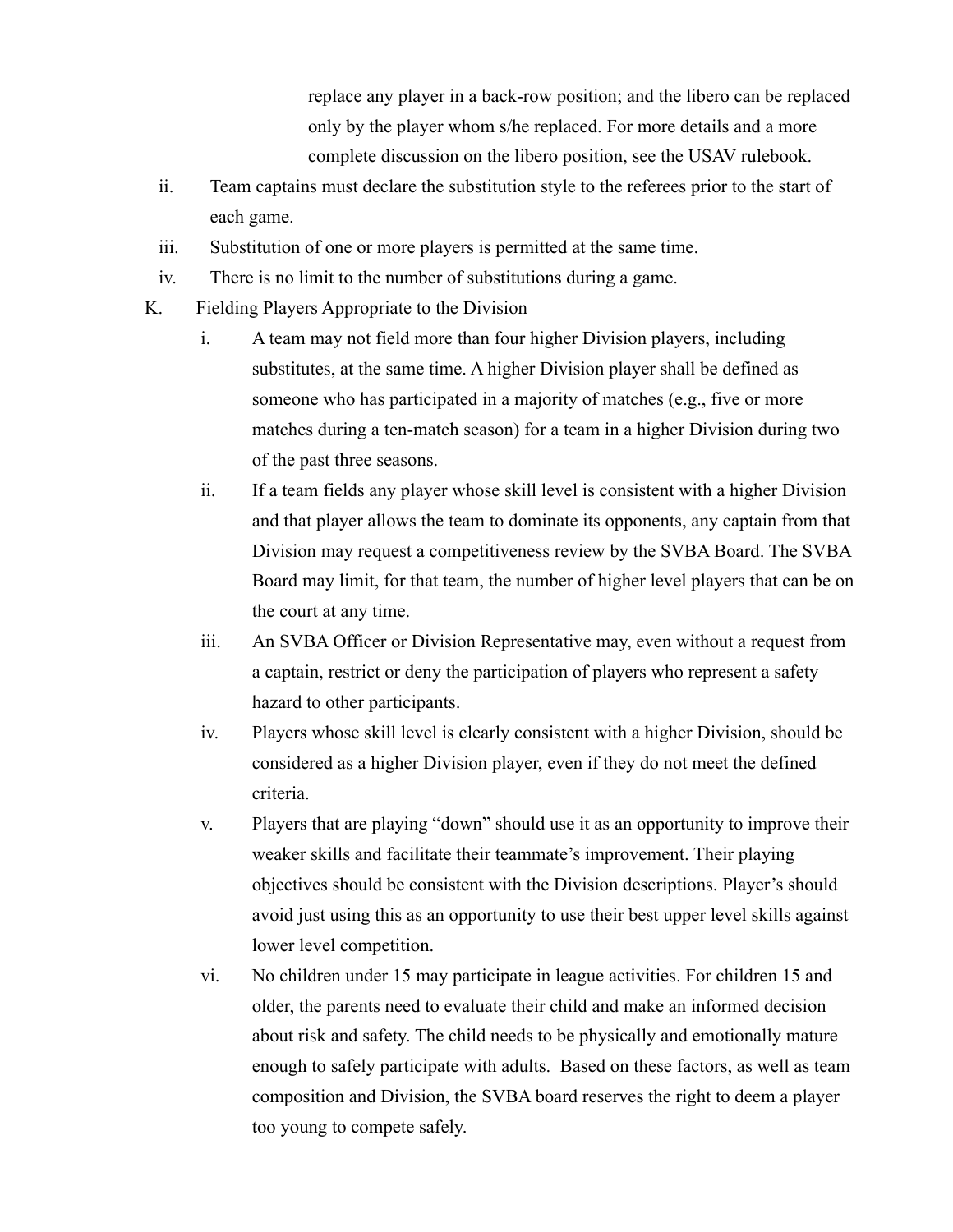- L. Additional Rule Clarifications:
	- i. A men's height net set at 2.43m (7'11 5/8") shall be used for all indoor games.
	- ii. For player safety reasons, the following rules apply:
		- a) No contact with the opponent's court with any part of the body above the feet is permitted.
		- b) No contact with the net is permitted except in instances where the ball pushes the net into a player.
		- c) Repeated uncontrolled or dangerous play may result in a player being warned, kicked off the court, and/or possibly banned from the league (e.g., attempting to save a ball by kicking which results in another player being kicked or forcibly struck by the ball).
	- iii. Service zone and free areas around the court shall be limited by the available gym space and no additional court markings shall be added to increase the size of either area.

# X. Standings:

The percentage of matches won will be used to compute standings. Any ties in the final standings will be broken by overall games won percentage. If still tied and all teams involved in a tie have played each other at least once, selection will be by win percentage of matches played between tied teams, win percentage of games played between tied teams, or average of point differentials played between tied teams, in that order. If still tied, final selection will be by average of point differentials over all matches or random selection, in that order.

# XI. Play-Offs:

Tournament play will be by Division.

XII. Awards:

The 1<sup>st</sup> and  $2<sup>nd</sup>$  place teams within each Division for the regular season as well as for the 1<sup>st</sup> place team in the tournament are eligible for awards. The SVBA Board may decide to adjust the awards eligibility when appropriate. For example, when the  $1<sup>st</sup>$  place regular season team and the  $1<sup>st</sup>$  place tournament team are the same team, a single award could be made available. Further, for a short season only the  $1<sup>st</sup>$  place tournament team may be eligible.

- XIII. Captains and Players Code of Conduct:
	- A. The team captain is solely responsible for his bench and players. The team captain will represent the team. Captains are expected to discipline their players so that their conduct on the court will result in team leadership and good sportsmanship.
	- B. Good sportsmanship is expected and required from all participants throughout all aspects of SVBA leagues. Lack of sportsmanship may result in a player being removed from a game, or suspended from the league dependent upon the severity.